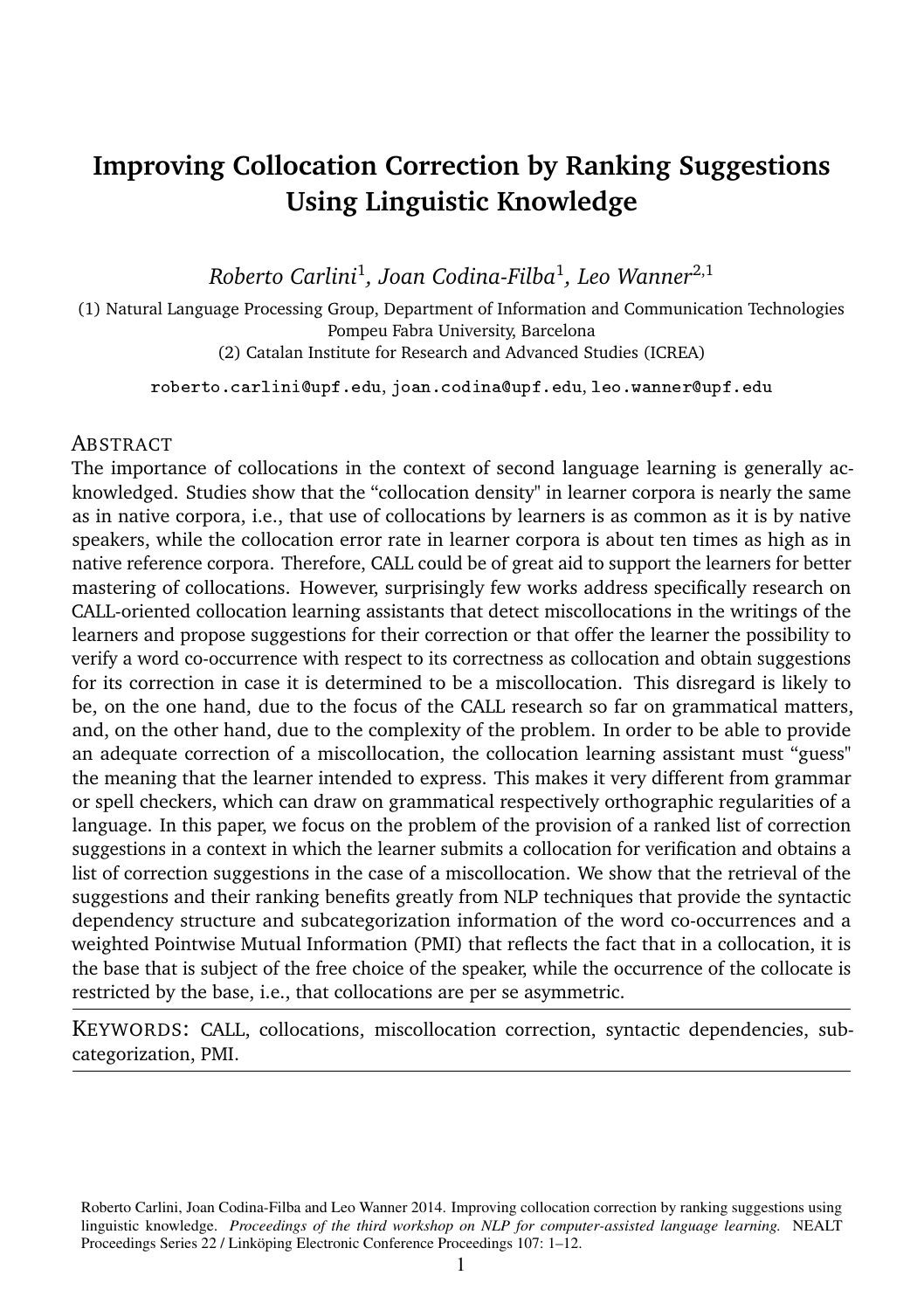### **1 Introduction**

The importance of collocations in the context of second language learning is beyond any doubt; see, among others, (Granger, 1998; Lewis, 2000; Nesselhauf, 2004, 2005; Lesniewska, 2006; Alonso Ramos et al., 2010) for studies in this respect. Orol and Alonso Ramos (2013) even show in their study that the "collocation density" in learner corpora is nearly the same as in native corpora, i.e., that the use of collocations by learners is as common as it is by native speakers. At the same time, they also find that the collocation error rate in learner corpora is about 32% (compared to about 3% by native speakers). That is, *Computer Assisted Language Learning* (CALL) could be of great aid to support the learners for better mastering of collocations. However, surprisingly few works address specifically CALL-oriented collocation learning assistants that detect miscollocations in the writings of the learners and propose suggestions for their correction or that offer the learner the possibility to verify using an interactive interface a word cooccurrence with respect to its correctness as collocation and obtain suggestions for its correction in case it is determined to be a miscollocation; cf. (Wanner et al., 2013) for an overview. This is likely to be, on the one hand, due to the focus on grammatical matters that CALL research had so far, and, on the other hand, due to the complexity of the problem. The problem envisaged by a collocation learning assistant is that in order to be able to provide an adequate correction of a miscollocation, it must "guess" the meaning that the learner intended to express. Thus, if the learner writes *assume an exam*, we do not know a priori (especially not when the learner uses an interface for the verification of *assume an exam* as an isolated word co-occurrence; cf., e.g., http://miscollocation-richtrf.rhcloud.com/ for illustration), whether she wants to say *take an exam* or *pass an exam*. This makes collocation checkers very different from grammar or spell checkers, which can draw on grammatical respectively orthographic regularities of a language.

In what follows, we focus on the problem of the collocation learning assistants of the verification of isolated word co-occurrences introduced by the learner with respect to their collocation status and the provision of a ranked list of correction suggestions in case a co-occurrence is considered to be a miscollocation. In the state-of-the-art proposals, the correction suggestions are ranked in terms of occurrence frequency or point-wise mutual information (PMI). Both measures do not take into account the essential linguistic features of collocations, and, in particular, their dependency structures and subcategorization and their asymmetric nature that results from the fact that the *base* element of a collocation is subject of the free choice of the speaker, while the occurrence of the *collocate* element is restricted by the base.

In the next section, we introduce the linguistic considerations on collocations that motivate our proposal. Section 3 presents how we draw upon these linguistic considerations to rank collocation correction suggestions. Section 4 outlines the experiments we carried out to verify our proposal, and Section 5 discusses the outcome of these experiments. In Section 6, a short summary of the related work is presented, before Section 7 draws some conclusions.

## **2 The Linguistic nature of collocations**

The term "collocation" as introduced by Firth (1957) and cast into a definition by Halliday (1961) encompasses the statistical distribution of lexical items in context: lexical items that form high probability associations are considered collocations. It is this interpretation that underlies most works on automatic identification of collocations in corpora; see, e.g., (Choueka, 1988; Church and Hanks, 1989; Pecina, 2008; Evert, 2007; Bouma, 2010). However, in contemporary lexicography and lexicology an interpretation that stresses the idiosyncratic nature of collocations prevails. Thus, Benson (1989) states that "collocations should be defined not just as 'recurrent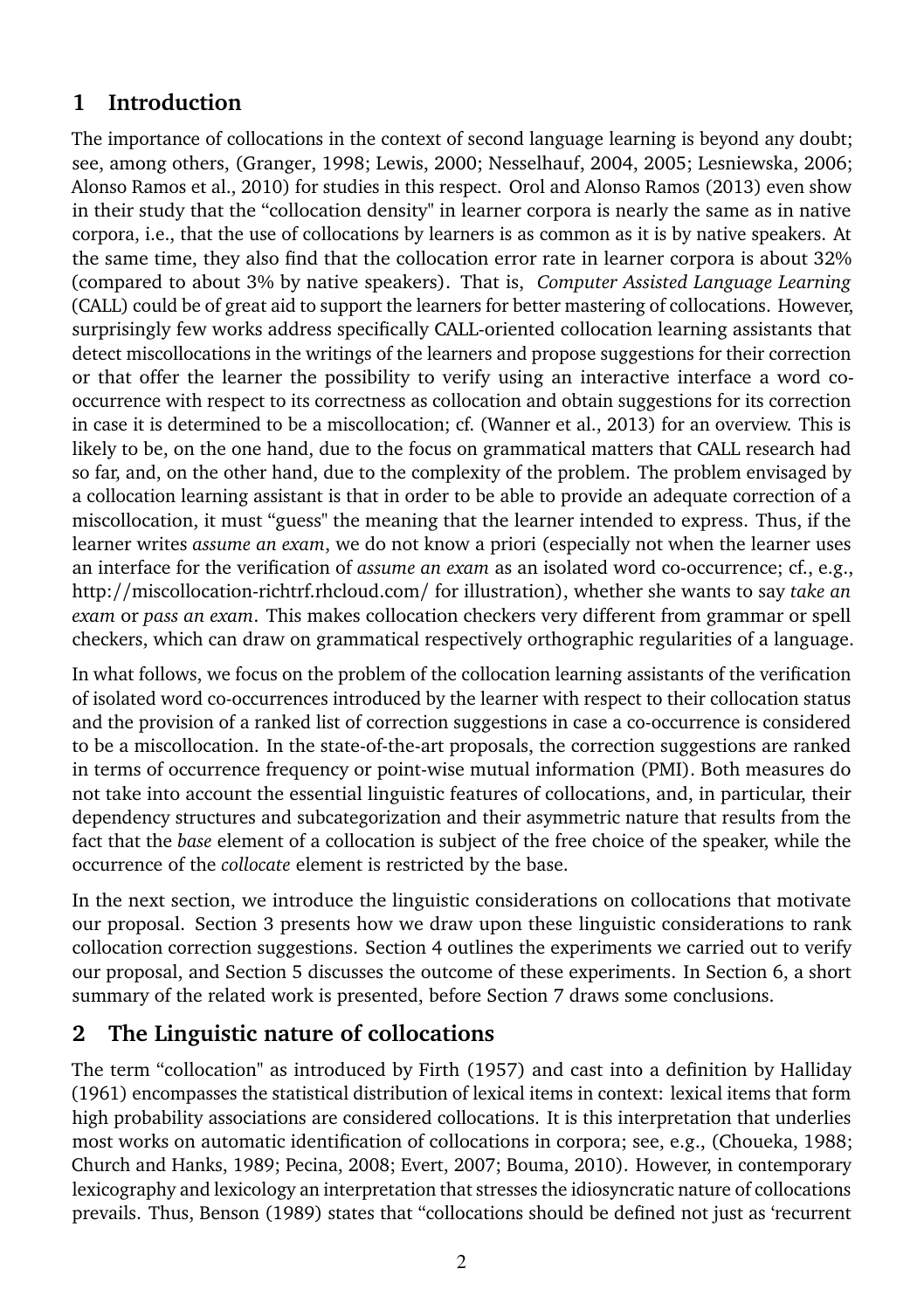word combinations', but as 'ARBITRARY recurrent word combinations' ". "Arbitrary" as opposed to "regular" means that collocations are unpredictable and language-specific. For instance, in English, one *takes a walk*, while in French, German and Italian one 'makes' it: *faire une promenade*, *einen Spaziergang machen*, *fare una passeggiata*, and in Spanish one 'gives' it: *dar un paseo*. In English, one *gives a lecture*, in German and Italian one 'holds' it: *eine Vorlesung halten*, *tenere una lezione*, and in Russian one 'reads' it: *ˇcitat*′ *lekciju*.

According to Hausmann (1984), Cowie (1994), Mel'čuk (1995) and others, a collocation is a binary idiosyncratic co-occurrence of lexical items between which a direct syntactic dependency holds and where the occurrence of one of the items (the *base*) is subject of the free choice of the speaker, while the occurrence of the other item (the *collocate*) is restricted by the base. Thus, in the case of *take* [*a*] *walk*, *walk* is the base and *take* the collocate, in the case of *high speed*, *speed* is the base and *high* the collocate, etc. It is this understanding of the term "collocation" that we find reflected in general public collocation dictionaries and that we follow since it seems most useful in the context of second language acquisition. However, this is not to say that the two main interpretations of the term "collocation", the distributional and the idiosyncratic one, are disjoint, i.e., necessarily lead to a different judgement with respect to the collocation status of a word combination. On the contrary: two lexical items that form an idiosyncratic co-occurrence are likely to occur together in a corpus with a high value of *Pointwise Mutual Information* (*PM I*) (Church and Hanks, 1989):

$$
PMI = \log\left(\frac{P(a \cap b)}{P(a)P(b)}\right) = \log\left(\frac{P(a|b)}{P(a)}\right) = \log\left(\frac{P(b|a)}{P(b)}\right)
$$
(1)

The *PM I* indicates that if two variables *a* and *b* are independent, the probability of their intersection is the product of their probabilities. A *PM I* equal to 0 means that the variables are independent; a positive *PM I* implies a correlation beyond independence; and a negative PMI signals that the co-occurrence of the variables is lower than the average. Two lexemes are thus considered to form a collocation when they have a positive *PM I*, i.e., they are found together more often that this would happen if they would be independent variables.

*PMI* has been a standard collocation measure throughout the literature since Church and Hank's proposal in 1989. It can be used not only for collocation detection, but also for ranking miscollocation correction suggestions: collocations of the base of the miscollocation retrieved from a reference corpus are ranked such that those with a higher *PM I* appear higher in the correction list than those with a lower *PM I*. Since for lexemes with largely different individual probabilities (the probabilities can be measured in terms of the number of sentences that contain these words) the *PM I*s cannot be compared in magnitude, a normalization has been suggested by Bouma (2009):

$$
NPMI_{CB} = \frac{\left(\log \frac{P(a,b)}{P(a)P(b)}\right)}{-\log P(a,b)}\tag{2}
$$

However, a mere use of *PMI*, *NPMI*<sub>*CB*</sub> or any similar measure does not consider two central linguistic features of collocations:

1. The lexical dependencies between the base and the collocate are not symmetric, while *PMI* is commutative, i.e.,  $PMI(a, b) = PMI(b, a)$ .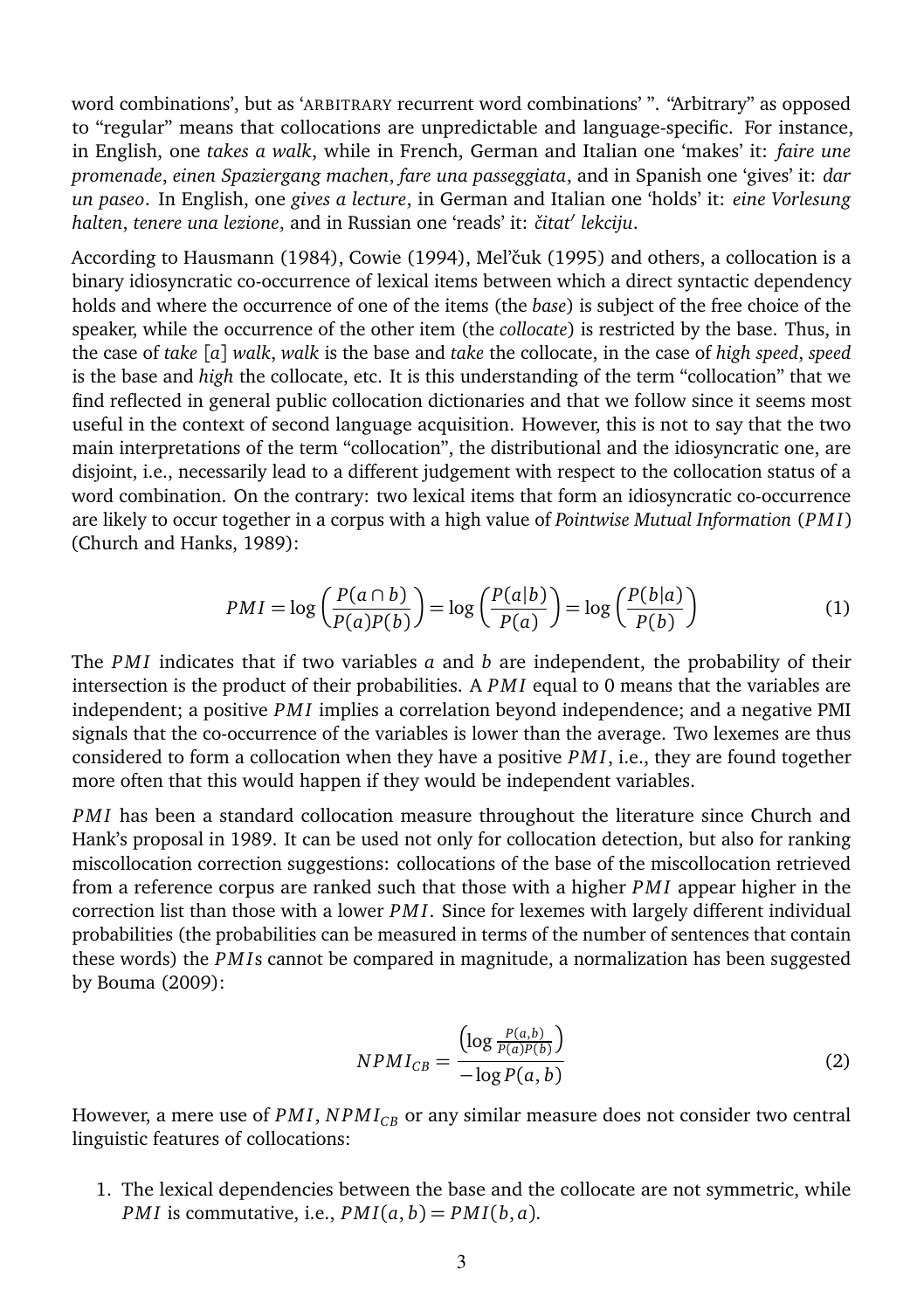2. Between the base and the collocate of a collocation, always a direct syntactic dependency holds whose sub-categorization structure depends on the base (as the semantic head of the collocation).

#### **2.1 Lexical asymmetry of collocations**

Collocations are lexically asymmetrical. Consider, for instance, the collocation *take an exam*. The base *exam* is far less frequent than the collocate *take*. Thus, if we suppose that in a collection of 10000 sentences *take* appears 1000 times, *exam* 10 times, and *take an exam* 5 times, we obtain:

$$
P(take|exam) = 0.5 \gg 0,005 = P(exam|take)
$$

with the *PMI*:

$$
PMI = \log\left(\frac{P(take \cap exam)}{P(take)P(exam)}\right) = \log\left(\frac{P(take|exam)}{P(take)}\right) = \log\left(\frac{P(exam|take)}{P(exam)}\right) \quad (3)
$$

$$
PMI = \log\left(\frac{0.0005}{0.1 \cdot 0.001}\right) = \log\left(\frac{0.5}{0.1}\right) = \log\left(\frac{0.005}{0.001}\right) = \log(5)
$$

On the other hand, analyzing the co-occurrence of *exam* with a less frequent verb such as *cheat*, and considering that in the same collection *cheat* appears 10 times and *cheat on an exam* 5 times, we obtain:

$$
PMI = \log\left(\frac{P(cheat \cap exam)}{P(cheat)P(exam)}\right) = \log\left(\frac{P(cheat \mid exam)}{P(cheat)}\right) = \log\left(\frac{P(exam|cheat)}{P(exam)}\right)
$$

$$
PMI = \log\left(\frac{0.0005}{0.001 \cdot 0.001}\right) = \log\left(\frac{0.5}{0.001}\right) = \log\left(\frac{0.5}{0.001}\right) = \log(500)
$$

In both cases, the PMI is positive, such that we can consider both co-occurrences to be valid collocations. However, the *PM I* of *take* [*an*] *exam* is much smaller than the *PM I* of *cheat* [*on an*] *exam*. This means that when using the *PM I* as criterion for ranking collocation suggestions, *take* [*an*] *exam* is ranked much lower than *cheat* [*on an*] *exam* — although *take* [*an*] *exam* is a very common collocation and should be ranked higher.

To address this inconvenience, Bouma (2009) normalizes in Eq. (2) the collocation *PM I* (i.e., for *PM I >* 0) with a neutral (or symmetric) *p*(*colloca te* ∩ *base*). However, Eq. (2) does not compensate the penalization of highly frequent collocates: In general, it can be observed that when the collocate is a very common word, the  $NPMI_{CR}$  is still penalized. This is because  $NPMI_{CR}$  is symmetric with respect to the base and the collocate.

In order to account for this problem, we propose an asymmetric normalization that uses  $p(collocate)$ :

$$
NPMI_C = \frac{PMI(collocate, base)}{-log(p(collocate))}
$$
\n(4)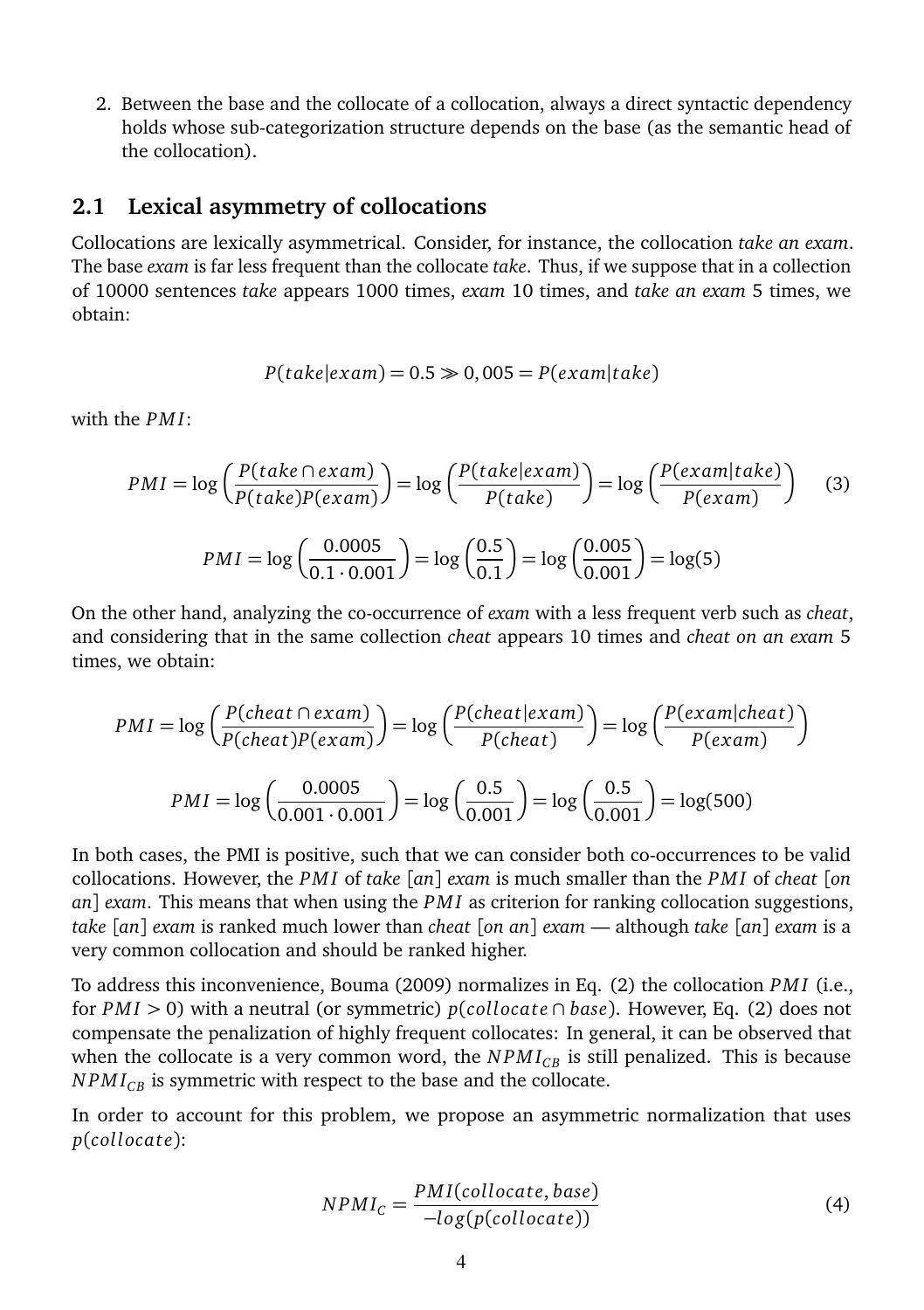Normalizing with *p(collocate)* and replacing the *PM I* computed with conditional probabilities, as done in Eq.  $((1))$ , we obtain:

$$
NPMI_C = \frac{PMI(collocate, base)}{-\log(P(collocate))}
$$
\n(5a)

$$
=\frac{\log\left(\frac{P(collocate|base)}{P(collocate)}\right)}{-log(P(collocate))}
$$
(5b)

$$
= \frac{\log(P(collocate|base)) - \log(P(collocate))}{-\log(P(collocate))}
$$
(5c)

$$
= -\frac{\log(P(collocate|base))}{\log(P(collocate))} + 1
$$
\n(5d)

$$
= 1 - \log_{P(collocate)}(P(collocate|base))
$$
 (5e)

In Eq. ((5e)), we can observe that the  $NPMI_{C}$  is the logarithm of the conditional probability, with the probability of the collocate as its base. Figure 1 shows that in the interval  $[0,1]$ ,  $NPMI_C$ is always above  $NPMI_{\scriptscriptstyle CB}$ . Furthermore,  $NPMI_{\scriptscriptstyle C}$  is much less influenced by high frequencies of the collocate. In the next sections, we will analyze how this changes the ratings of the collocation correction suggestions in some sample cases.



Figure 1: Graph showing the differences between the  $\mathit{NPMI_C}$  (continuous line) and *NPMI<sub>CB</sub>* (dashed line). Each line shows the variation of the *NPMI* for different values of *p*(*colloca te*|*base*) as the probability of the collocate changes, given a probability of the base of 10<sup>−</sup>10.

### **2.2 Syntactic dependencies in collocations**

As argued in lexicography (see the citations above), an essential feature of a collocation is that a direct dependency holds between the base and the collocate. Thus, in *take* [*a* ] *walk* as in *I*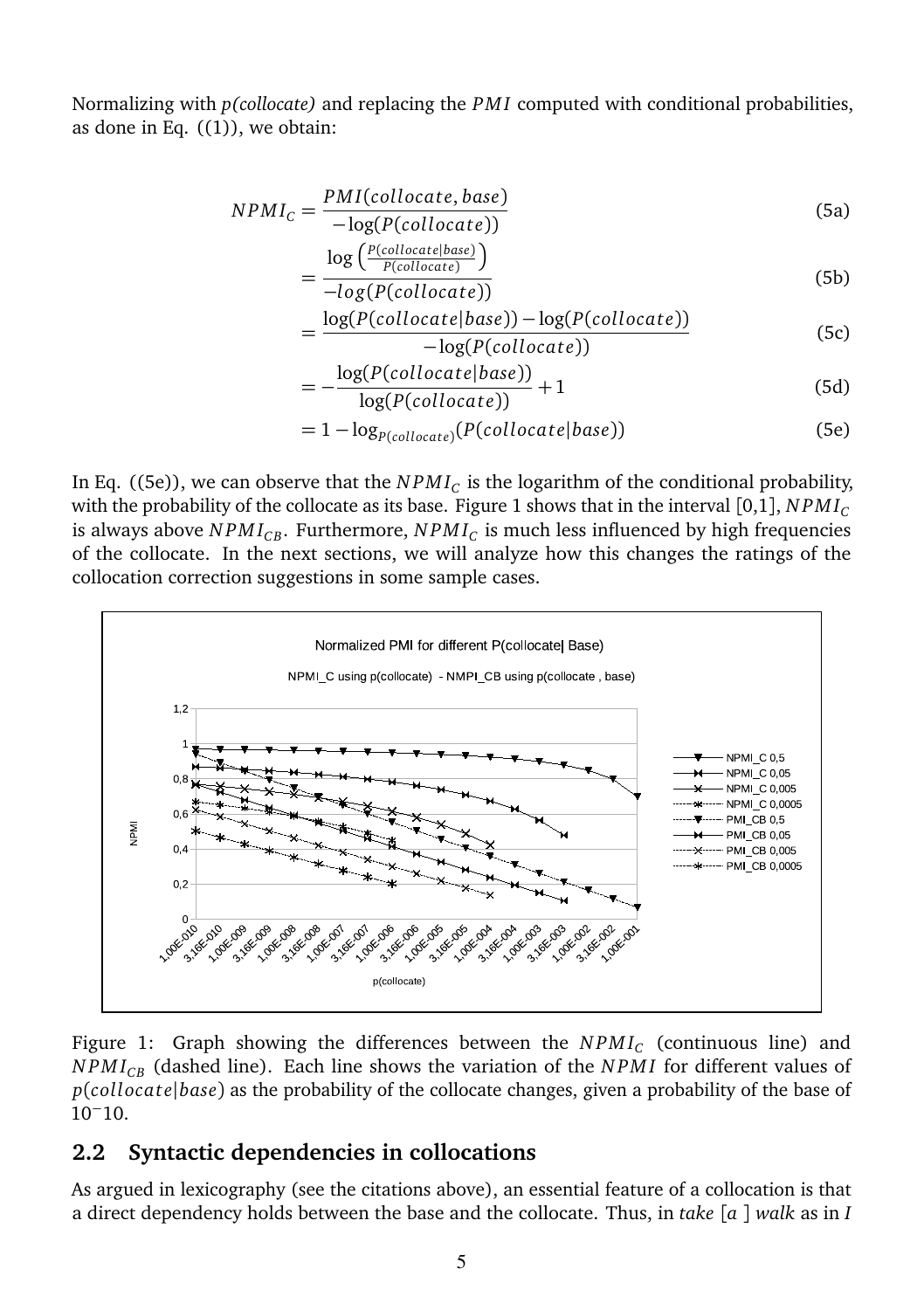*took a walk with Mary*, the base *walk* is the direct object of the collocate *take*. In contrast, in *Wexford followed him through the pleached walk and they entered the house by a glazed garden door*, 1 *pleached* is a participle modifier of *walk*. It may thus be considered as an adjective–noun collocation, but not as a verb–direct object collocation *pleach* [*a*] *walk* — as assumed by the MUST collocation checker.

In *I enjoyed the privacy during my walk with Mary*, *enjoy* and *walk* cannot form a collocation at all, even if they may have a rather high *PM I*, because there is no direct syntactic dependency between them.

Apart from syntactic dependencies, the sub-categorization information of the base must be considered. We say *apply for* [*a*] *job*, *apply to college* and *apply* [*a*] *theory*; *nominate for presidency*, and *nominate* [*the*] *candidate*; and so on. Governed prepositions must be clearly distinguished from semantically full prepositions; cf. *to* in *go to the concert* or *through* in *drive through the city*.

That is, when searching for correction suggestions for a given miscollocation, we need to be aware that a collocation is not a mere prominent co-occurrence of words, as argued in early works in the field; see, e.g., (Choueka, 1988; Church and Hanks, 1989). Rather, it implies dependency information that needs to be taken into account.

### **3 Ranking of Collocation Suggestions**

The basic source that allows us to check a sequence of words provided by the user for its collocation status and to come up with corrections suggestions is a large reference dependency treebank. For each pair of POS-tagged tokens between which a relevant dependency relation holds, the *PMI*, *NPMI*<sub>*CB*</sub> and *NPMI*<sub>*C*</sub> are calculated; proper nouns, determiners, conjunctions, numerals, etc. are excluded. As "relevant", we consider relations that have been observed to hold between collocation elements; the most prominent of them are: direct object, indirect object, subject, modifier, and adverbial. When the noun is not a direct dependant of the verb because there is a preposition in between, the preposition is considered part of the relation.

In order to check the validity of a word combination introduced by the user as collocation and to propose correction suggestions for a miscollocation, the following procedure is followed:

- 1. Check the *NPMI<sub>C</sub>* value of the combination in the database:
	- (a) If the combination is found in the reference corpus, the collocation is considered correct or wrong depending on whether the *N PM I<sup>C</sup>* value is positive or negative respectively.
	- (b) If the combination does not exist in the reference corpus, we consider its elements as mutually exclusive and, accordingly, the combination as a miscollocation.<sup>2</sup>
- 2. If the collocation is considered wrong, we attempt to find candidate suggestions for its correction: any valid combination with the base or the collocate of the miscollocation that fits the dependency profile of the miscollocation are retrieved from the corpus.

<sup>1</sup>Example offered by the MUST collocation checker (http://miscollocation-richtrf.rhcloud.com/) on October, 1st 2014 for *pleach walk*, which has been proposed by MUST as one of the collocations the learner should consider along with *take* [*a*] *walk*.

 $2$ This criterion can be improved by checking whether the individual words exist in the reference corpus. If the collocate or the base are missing, we could pre-calculate *PM I* values using semantic information from EuroWordNet and search for the missing word using its hypernym.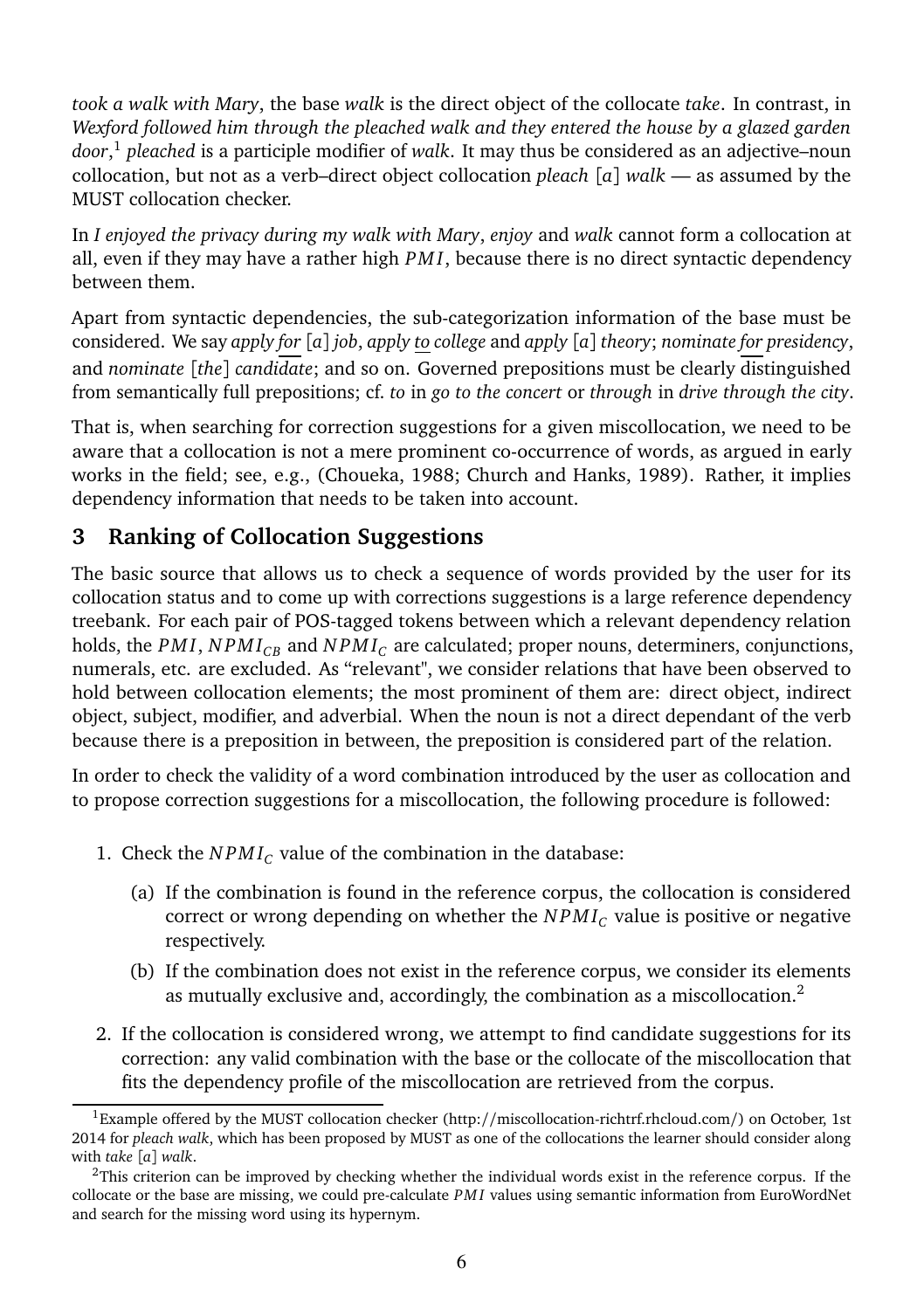3. Retrieved candidate suggestions are ranked according to their *N PM I<sup>C</sup>* . Only the first items of the list are shown, but the user can ask to go down in the list. Also, the user can solicit sample sentences from the corpus in which the corresponding collocation occurs (as in the MUST collocation checker) to help them to understand the correct use of it.

### **4 Experiments**

In order to validate our model, we carried out experiments on Spanish material, taking as starting point some miscollocations with the bases *siesta* 'nap' (Table 1), *meta* 'finish line , target, objective, goal, goalkeeper' (Table 3), *examen* 'exam' (Table 2) , and *teléfono* 'phone' (Table 4) from the learner corpus CEDEL2 (Lozano, 2009). As reference treebank, we use a treebank of Spanish newspaper material. The sentences of the treebank are indexed in a Solr (Lucene) index for more efficient access. The index allows us to retrieve directly the list of tokens, the list of lemmas and all the tokens related with another token by a given relation type. It is also used to retrieve examples to be shown to the user.

The table of each base lists the most common collocates, indicating the frequencies in the corpus, the *PM I*, *N PM IC B* and *N PM I<sup>C</sup>* ; for *meta* the table contains two parts, a list for *meta* acting as direct object and another for *meta* being the subject. That is, the tables can be considered as ranked lists of collocation suggestions.

| collocate | $Freq_C$ | $Freq_{CR}$ | PMI   | $NPMI_{CR}$ | $NPMI_C$ |
|-----------|----------|-------------|-------|-------------|----------|
| dormir    | 612      | 69          | 3.611 | 0,716       | 0,881    |
| echar     | 5847     | 42          | 2,415 | 0,459       | 0,775    |
| hacer     | 165124   | 18          | 0.597 | 0,106       | 0,358    |
| estar     | 13349    |             | 0.911 | 0,142       | 0,33     |
| haber     | 149464   | 9           | 0.339 | 0,057       | 0,198    |

Table 1: Table of *PM I* and normalized *PM I*s for the base *siesta*.

| collocate | $Freq_C$ | $Freq_{CB}$ | PMI   | $NPMI_{CR}$ | $NPMI_C$ |
|-----------|----------|-------------|-------|-------------|----------|
| pasar     | 23170    | 228         | 1,69  | 0,373       | 0,671    |
| superar   | 19861    | 119         | 1,475 | 0,307       | 0,57     |
| aprobar   | 12676    | 82          | 1,508 | 0,303       | 0,542    |
| realizar  | 28999    | 99          | 1,231 | 0,252       | 0,508    |
| suspender | 6241     | 32          | 1,407 | 0,262       | 0,455    |
| preparar  | 11526    | 35          | 1,18  | 0,221       | 0,418    |
| someter   | 1927     | 11          | 1,454 | 0,249       | 0,404    |
| hacer     | 165124   | 139         | 0,623 | 0,131       | 0,373    |
| ordenar   | 6494     | 15          | 1.061 | 0,186       | 0,345    |
| terminar  | 4906     | 11          | 1,048 | 0,179       | 0,328    |
| efectuar  | 4909     | 11          | 1,048 | 0,179       | 0,328    |
| practicar | 5091     | 11          | 1,032 | 0,177       | 0,325    |
| afrontar  | 8994     | 11          | 0.785 | 0.134       | 0,268    |

Table 2: Table of *PM I* and normalized *PM I*s for the base *examen*.

The miscollocations have been entered in sequence via an interface comparable to the MUST collocation checker (http://miscollocation.appspot.com/).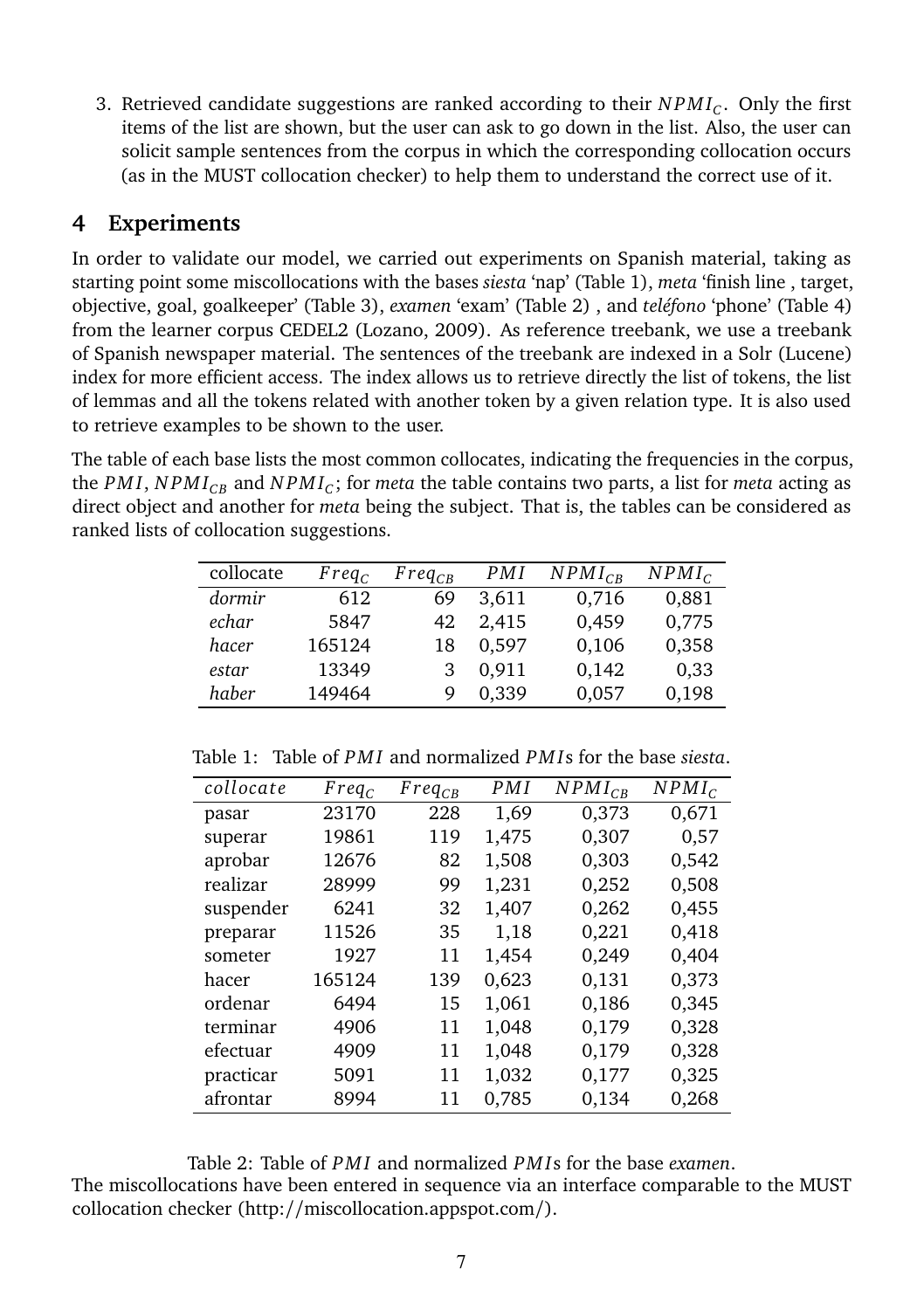| collocate                        | $Freq_C$ | $Freq_{CB}$ | PMI   | $NPMI_{CB}$ | $NPMI_C$ |
|----------------------------------|----------|-------------|-------|-------------|----------|
| cruzar <sup>1</sup>              | 4608     | 223         | 2,442 | 0,538       | 0,758    |
| alcanzar <sup>1</sup>            | 25412    | 227         | 1,708 | 0,377       | 0,689    |
| fijar <sup>3</sup>               | 8803     | 43          | 1,446 | 0,275       | 0,492    |
| batir <sup>2</sup>               | 2066     | 17          | 1,672 | 0,296       | 0,468    |
| perforar <sup>2</sup>            | 217      | 5           | 2,12  | 0,343       | 0,466    |
| lograr <sup>2</sup> <sup>3</sup> | 21357    | 50          | 1,126 | 0,217       | 0,441    |
| conseguir                        | 25486    | 50          | 1,05  | 0,202       | 0,423    |
| regatear <sup>2</sup>            | 342      | 3           | 1,7   | 0,265       | 0,391    |
| encarar <sup>2</sup>             | 1200     | 6           | 1,456 | 0,238       | 0,383    |
| inquietar <sup>2</sup>           | 520      | 3           | 1,518 | 0,237       | 0,364    |
| marcar <sup>2</sup>              | 15636    | 26          | 0,978 | 0,179       | 0,363    |
| cumplir <sup>3</sup>             | 19295    | 26          | 0,887 | 0,162       | 0,341    |
| perseguir <sup>3</sup>           | 3462     | 8           | 1,121 | 0,187       | 0,335    |
| rebasar <sup>3</sup>             | 958      | 3           | 1,253 | 0,195       | 0,321    |
| conquistar <sup>3</sup>          | 2033     | 5           | 1,148 | 0,186       | 0,321    |
| collocate                        | $Freq_C$ | $Freq_{CB}$ | PMI   | $NPMI_{CB}$ | $NPMI_C$ |
| $ser^{1,2,3,4}$                  | 784559   | 388         | 0,558 | 0,13        | 0,564    |
| desviar <sup>4</sup>             | 532      | 6           | 1,917 | 0,314       | 0,461    |
| parar <sup>4</sup>               | 1999     | 6           | 1,342 | 0,22        | 0,374    |
| salvar <sup>4</sup>              | 2045     | 6           | 1,332 | 0,218       | 0,373    |
| alcanzar <sup>3,4</sup>          | 11168    | 15          | 0.992 | 0,174       | 0,35     |
| estar <sup>1,2,3,4</sup>         | 171062   | 80          | 0,534 | 0,107       | 0,323    |
| fijar <sup>3</sup>               | 3394     | 5           | 1,033 | 0,167       | 0,308    |
| tocar <sup>4</sup>               | 3227     | 4           | 0,958 | 0,152       | 0,284    |

Table 3: Table of *PM I* and normalized *PM I*s for the base *meta*. The upper part of the table captures the figures for *meta* as direct object and the lower part for *meta* as subject. Each collocate corresponds to a given sense of *meta*: <sup>4</sup> stands for 'the finish line', <sup>4</sup> for 'goal' in football, <sup>3</sup> for 'objective' and <sup>4</sup> for 'goalkeeper'.

| collocate   | $Freq_C$ | $Freq_{CB}$ | PMI   | $NPMI_{CB}$ | $NPMI_C$ |
|-------------|----------|-------------|-------|-------------|----------|
| pinchar     | 403      | 77          | 2,789 | 0,558       | 0,652    |
| descolgar   | 230      | 61          | 2,931 | 0,575       | 0,648    |
| sonar       | 2218     | 105         | 2,183 | 0,449       | 0,617    |
| coger       | 4627     | 123         | 1,932 | 0,403       | 0,6      |
| intervenir  | 1294     | 55          | 2,136 | 0,415       | 0,566    |
| colgar      | 1723     | 61          | 2,057 | 0,403       | 0,564    |
| llamar      | 12957    | 111         | 1,44  | 0,298       | 0,519    |
| desconectar | 234      | 14          | 2,285 | 0,398       | 0,506    |
| contestar   | 3066     | 41          | 1,634 | 0,31        | 0,481    |
| atender     | 8563     | 57          | 1,331 | 0,259       | 0,451    |
| usar        | 6286     | 46          | 1,372 | 0,263       | 0,444    |
| habilitar   | 760      | 14          | 1,773 | 0,309       | 0,443    |

Table 4: Table of *PM I* and normalized *PM I*s for the base *teléfono*.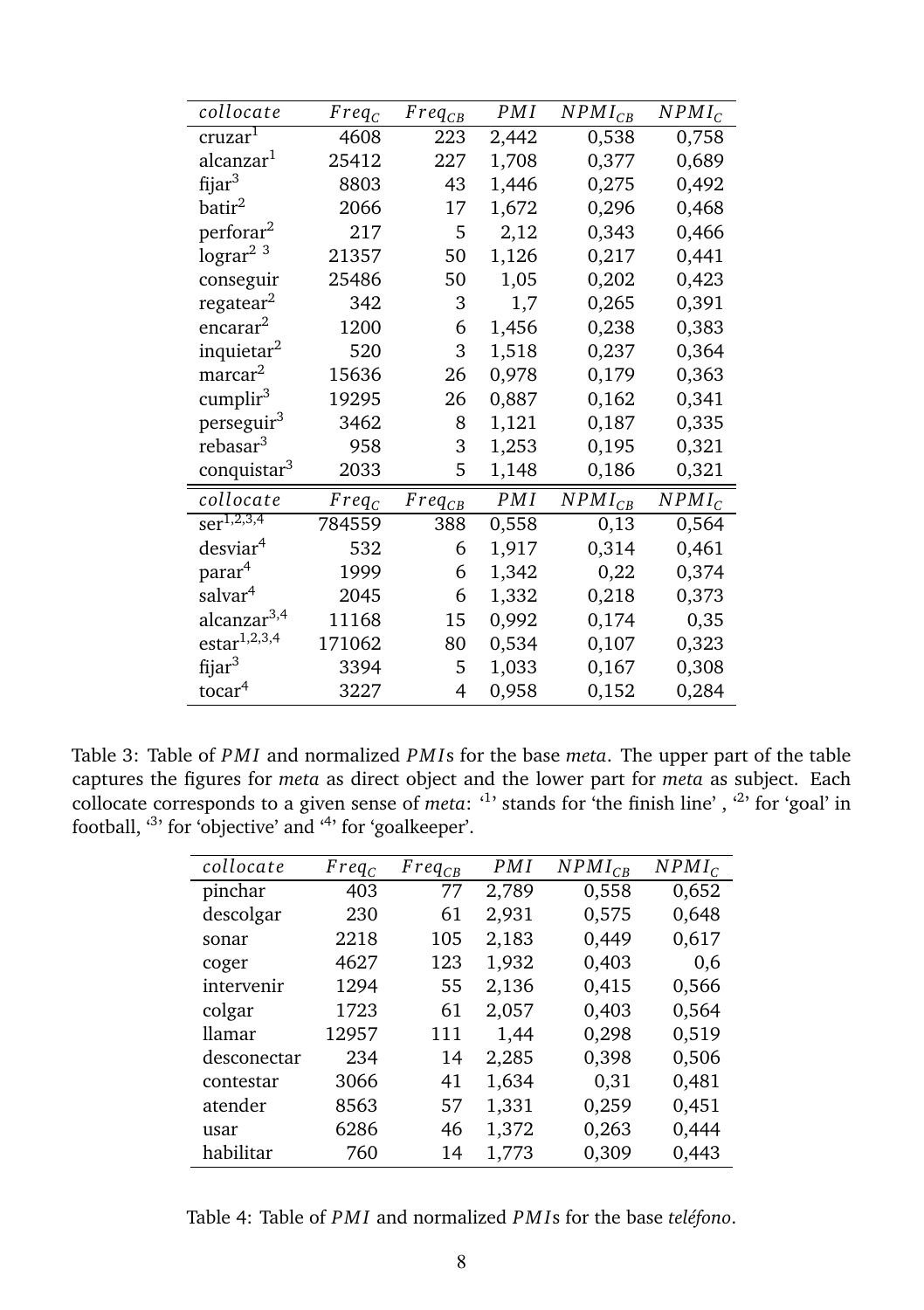## **5 Discussion**

In the tables, we can appreciate the differences produced by the different measures used to calculate the co-occurrence strength between the collocation elements. The main differences occur with verbs that are very common, such as *hacer* '[to] make' as collocate of *siesta* or *examen*. In both cases,  $NPMI_{\textstyle\sub{C}}$  considers it more important than other verbs. Thus,  $PMI$  and  $NPMI_{CB}$ rank *hacer* in co-occurrence with *examen* as lowest (0.623 respectively 0,131), while *N PM I<sup>C</sup>* keeps it in the middle of the table, ranking it higher than *efectuar* '[to] effect' or *afrontar* '[to] face', which are much less common (which makes the  $\mathit{NPMI_C}$  ranking more appropriate).

In co-occurrence with the base *teléfono*, the verb *llamar* '[to] call' appears in the middle of the list when ranked by  $\mathit{NPMI_C},$  while when ranked by PMI or  $\mathit{NPMI_{CB}}$  it appears down in the least, even if it is almost the most common collocate of phone (5% of the cases).

Table 3 shows that the verb *ser* '[to] be' is the most common (33 of the cases) for *meta* as subject; the  $N P M I_C$  upgrades it, ranking it higher, even if is a very common verb and has a low PMI. Looking at the list, we see that there is also *estar* '[to] be' with similar PMI. However, *N PM I<sup>C</sup>* does not promote it. Analyzing the data more deeply, we can observe that *p(meta|ser)* ∼ *p(meta|estar)*, but *p(ser|meta)* ≫ *p(estar|meta)*. That is, the penalization of *estar* by *N PM I<sup>C</sup>* is correct.

The tables show the relationship between the base and the collocate when the collocate is a verb and the base its direct object. When the base is subject (or a different kind of object), different collocations may appear. Table 3 shows that when the base *meta* has a different grammatical function in the sentence, it often also has a different sense. It tends to mean 'goal', 'finish line' or 'objective' when is the direct object, but when appears as subject it often stands for 'goalkeeper'.

There are some coincidences between the two lists of verbs in Table 3. This is because of their use as both passive and active. For the moment, we do not make any distinction between passive and active forms.

# **6 Related Work**

A number of works deal with detection of miscollocations and collocation error correction in learners' writings. However, only a few allow for the validation of isolated word co-occurrences with respect to their collocation status and provide ranked lists of correction suggestions. One of them is (Chang et al., 2008). They check a V–N co-occurrence provided by a learner against a collocation list obtained before from a reference corpus. Co-occurrences not found in this collocation list are variegated in that their verbal elements are substituted by all English translations of their L1 (Chinese, in this case) counterpart in an electronic dictionary. The variants are again matched against the collocation list. The finally matching co-occurrences that contain the noun of a non-matching co-occurrence are offered as correction suggestions. The Mutual Reciprocal Rank (MRR) of the correction list is reported to reach 0.66.

Dahlmeier and Ng (2011), who deal with the detection of miscollocations in writings also exploits L1 interference in learners. They work with confusion sets of semantically similar words. Given an input text in L2, they generate L1 paraphrases, which are then looked up in a large parallel corpus to obtain the most likely L2 co-occurrences. For this strategy, they report a precision of 38%.

Futagi et al. (2008) target the detection of miscollocations in learner texts, leaving the correction aside. Unlike the above proposals, they are not restricted to V+N co-occurrences. But similar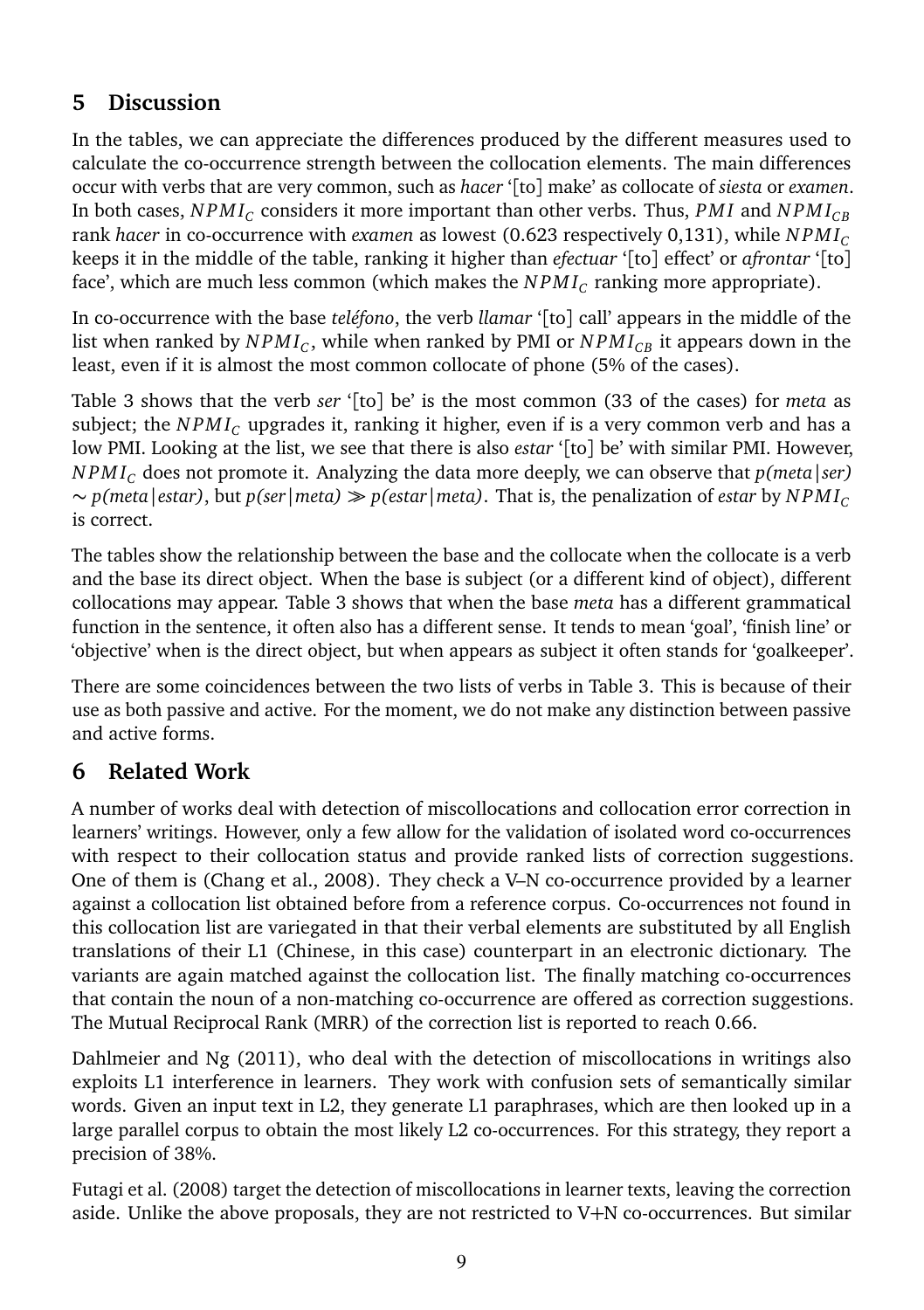to (Chang et al., 2008), they extract the co-occurrences from a learner text, variegate them and then look up the original co-occurrence and its variants in a reference list to decide on its status. To obtain the variants, they apply spell checking, vary articles and inflections and use WordNet to retrieve synonyms of the collocate. Wu et al. (2010) use a classifier to provide a number of collocate corrections. The classifier takes the learner sentence as lexical context. The probability predicted by the classifier for each suggestion is used to rank the suggestions. According to the evaluation included in (Wu et al., 2010), an MRR of 0.518 for the first five correction suggestions has been achieved. Liu et al. (2009) retrieve miscollocation correction suggestions from a reference corpus using three metrics: (i) mutual information (Church and Hanks, 1989), (ii) semantic similarity of an incorrect collocate to other potential collocates based on their distance in WordNet, and (iii) the membership of the incorrect collocate with a potential correct collocate in the same "collocation cluster'". A combination of (ii)+(iii) leads to the best precision achieved for the suggestion of a correction: 55.95%. A combination of  $(i)+(ii)+(iii)$  leads to the best precision of 85.71% when a list of five possible corrections is returned.

Ferraro et al. (2014) suggest a two stage strategy for correction of miscollocations in Spanish. The first stage is rather similar to the one proposed by Futagi et al. (2008): it retrieves the synonyms of the collocate in the miscollocation in question from a number of auxiliary resources (including thesauri, bilingual L1-L2 dictionaries, etc.) and combines them with the base of the miscollocation to candidate corrections. The candidate corrections that are valid collocations of Spanish are returned as correction suggestions. If none of them is, the second stage applies a metric to retrieve correction suggestions. Three metrics have been experimented with: affinity metric, lexical context metric and context feature metric. The context feature metric, which uses the contextual features of the miscollocation (tokens, PoS tags, punctuation, grammatical functions, etc.), performed best in that it achieved an MRR of the top five suggestions of 0.72.

However, none of the above mentioned works considers in detail the asymmetric nature of collocations as captured by  $NPM_{C}$  and none of them takes into account that the co-occurrence strength between tokens (as captured by the (normalized) *PM I*s) needs to be calculated differentiating between different dependency relations and different sub-categorization frames.

## **7 Conclusions**

In this paper, we have shown that the asymmetric nature of collocations requires an "asymmetric" normalization of the commonly used *PM I* measure and that any co-occurrence measure should be applied to co-occurrences of the same syntactic profile, i.e., with the same syntactic dependency relation and the same sub-categorization frame. The consideration of these characteristics of collocations allows for a more accurate ranking of correction suggestions for miscollocations.

## **Acknowledgments**

The work presented in this paper has been supported by the Spanish Ministry of Economy and Competitiveness under the contract number FFI2011-30219-C02-02 in the framework of the HARENES Project, carried out in collaboration with the DICE Group of the University of La Coruña.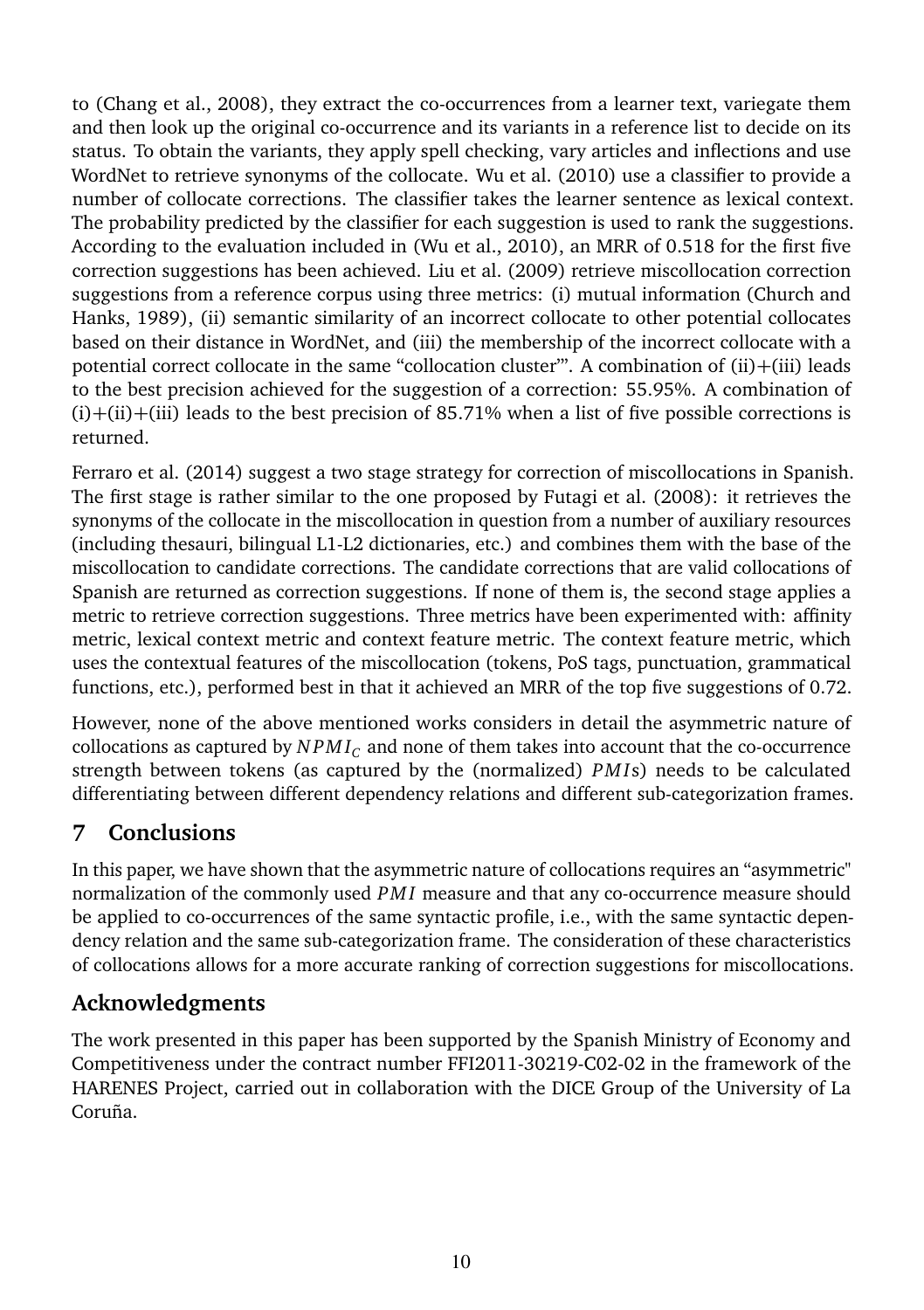### **References**

Alonso Ramos, M., Wanner, L., Vincze, O., Casamayor, G., Vázquez, N., Mosqueira, E., and Prieto, S. (2010). Towards a motivated annotation schema of collocation errors in learner corpora. In *Proceedings of the 7th International Conference on Language Resources and Evaluation (LREC)*, pages 3209–3214, La Valetta, Malta.

Benson, M. (1989). The structure of the collocational dictionary. *International Journal of Lexicography*, 2(1):1–13.

Bouma, G. (2009). Normalized (pointwise) mutual information in collocation extraction. In Chiarcos, C., Eckart de Castilho, R., and Stede, M., editors, *Von der Form zur Bedeutung: Texte automatisch verarbeiten / From Form to Meaning: Processing Texts Automatically. Proceedings of the Biennial GSCL Conference*, pages 31–40. Gunter Narr Verlag, Tübingen.

Bouma, G. (2010). Collocation extraction beyond the independence assumption. In *Proceedings of the ACL 2010, Short paper track*, Uppsala.

Chang, Y., Chang, J., Chen, H., and Liou, H. (2008). An Automatic Collocation Writing Assistant for Taiwanese EFL learners. A case of Corpus Based NLP Technology. *Computer Assisted Language Learning*, 21(3):283–299.

Choueka, Y. (1988). Looking for needles in a haystack or locating interesting collocational expressions in large textual databases. In *In Proceedings of the RIAO*, pages 34–38.

Church, K. and Hanks, P. (1989). Word Association Norms, Mutual Information, and Lexicography. In *Proceedings of the 27th Annual Meeting of the ACL*, pages 76–83.

Cowie, A. (1994). Phraseology. In Asher, R. and Simpson, J., editors, *The Encyclopedia of Language and Linguistics, Vol. 6*, pages 3168–3171. Pergamon, Oxford.

Dahlmeier, D. and Ng, H. (2011). Correcting semantic collocation errors with L1-induced paraphrases. In *Proceedings of the 2011 Conference on Empirical Methods in Natural Language Processing*, pages 107–117, Edinburgh, Scotland.

Evert, S. (2007). Corpora and collocations. In Lüdeling, A. and Kytö, M., editors, *Corpus Linguistics. An International Handbook*. Mouton de Gruyter, Berlin.

Ferraro, G., Nazar, R., Ramos, M. A., and Wanner, L. (2014). Towards advanced collocation error correction in Spanish learner corpora. *Language Resources and Evaluation*, 48(1):45–64.

Firth, J. (1957). Modes of meaning. In Firth, J., editor, *Papers in Linguistics, 1934-1951*, pages 190–215. Oxford University Press, Oxford.

Futagi, Y., Deane, P., Chodorow, M., and Tetreault, J. (2008). A computational approach to detecting collocation errors in the writing of non-native speakers of English. *Computer Assisted Language Learning*, 21(1):353–367.

Granger, S. (1998). Prefabricated patterns in advanced EFL writing: Collocations and Formulae. In Cowie, A., editor, *Phraseology: Theory, Analysis and Applications*, pages 145–160. Oxford University Press, Oxford.

Halliday, M. (1961). Categories of the theory of grammar. *Word*, 17:241–292.